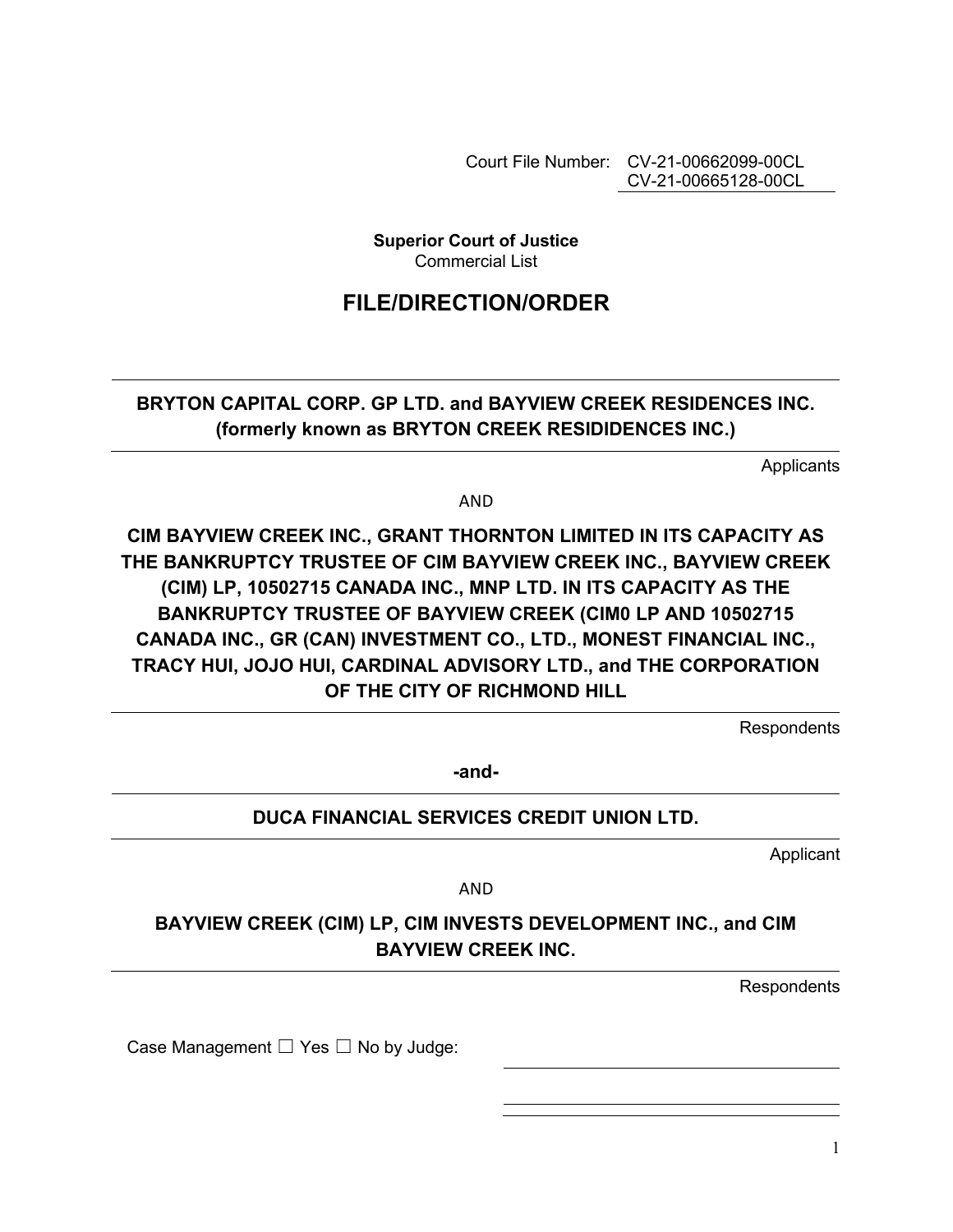| Counsel                                                                                                                                                                    | Telephone No: | Email/Facsimile No: |
|----------------------------------------------------------------------------------------------------------------------------------------------------------------------------|---------------|---------------------|
| Robert Choi, Adam Beyhum<br>and Aram Keyvani for Bryton                                                                                                                    |               |                     |
| Capital Corp. GP Ltd.                                                                                                                                                      |               |                     |
| John Russo for RSM Canada<br>Inc. in its capacity as<br>privately appointed receiver<br>of CIM Bayview Creek Inc.,<br>Bayview Creek (CIM) LP and                           |               |                     |
| 10502715 Canada Inc.                                                                                                                                                       |               |                     |
| Adam Slavens, Jonathan<br>Silver and Mike Noel for The<br><b>Enforcement Committee of</b><br>the Debenture Holders                                                         |               |                     |
| E. Patrick Shea for GR (Can)<br>Investments Co. Ltd. and<br>Monest Financial inc.                                                                                          |               |                     |
| John N. Birch for Grant<br>Thornton Limited in its former<br>capacity as proposal trustee<br>and current capacity as<br>trustee in bankruptcy of CIM<br>Bayview Creek Inc. |               |                     |
| Rory McGovern for Cardinal<br><b>Advisory Limited</b>                                                                                                                      |               |                     |

☐ Order ☐ Direction for Registrar **(No formal order need be taken out)**

☐ Above action transferred to the Commercial List at Toronto **(No formal order need be taken out)**

 $\Box$  Adjourned to: ☐Time Table approved (as follows):

**DATE OF HEARING: August 11, 2021**

**ENDORSEMENT**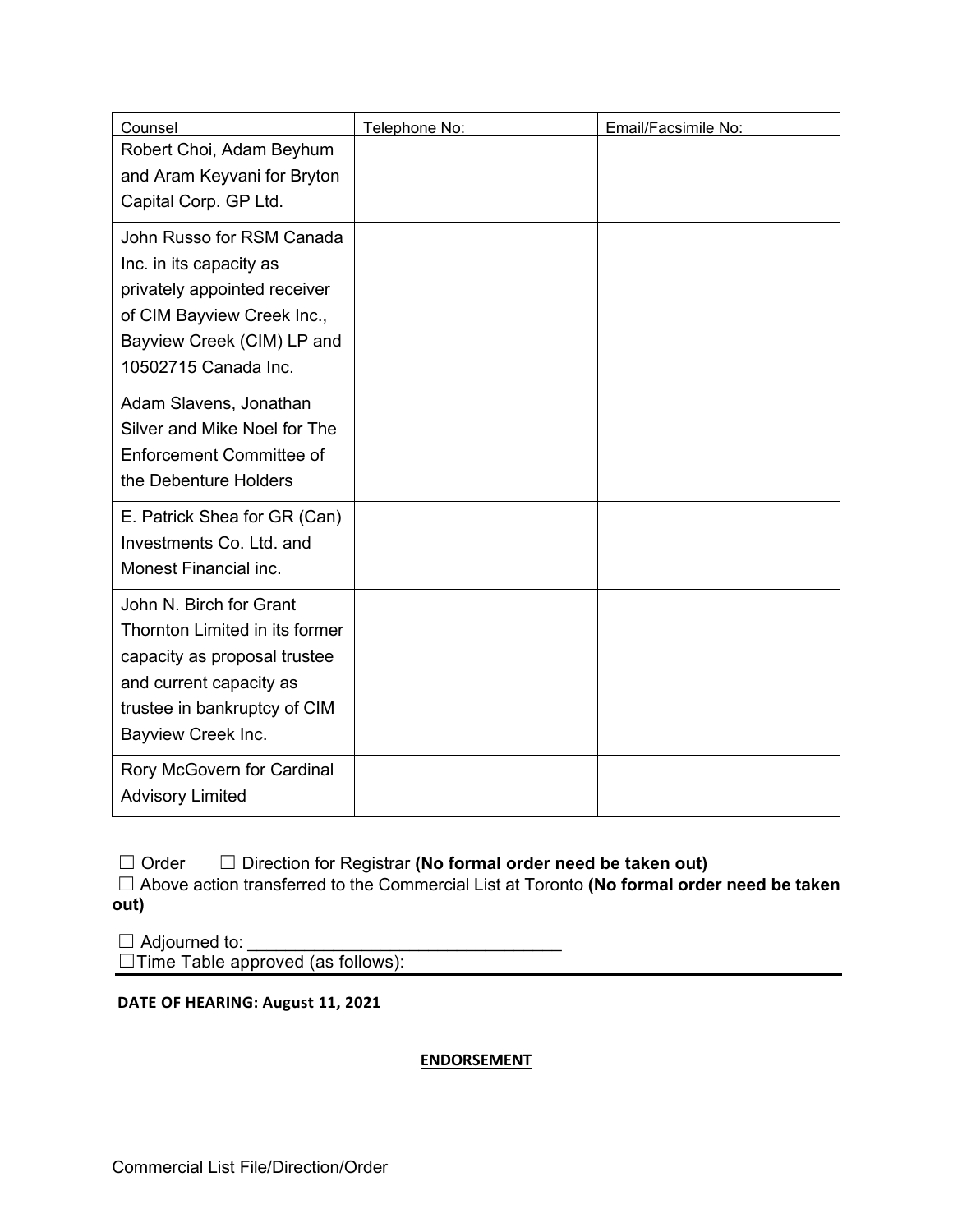#### **Introduction**

[1] Two applications were heard together.

[2] In the first application, the Applicants Bryton Capital Corp. GP Ltd. ("Bryton Capital") and Bayview Creek Residences Inc. (formerly known as Bryton Creek Residences Inc.) ("Bryton Creek") (together, "Bryton") apply for an order:

- a. directing and approving the sale of a property in Richmond Hill (the "Property") by RSM Canada Limited, in its capacity as the privately appointed receiver over the property of CIM Bayview Creek Inc. ("CIM Bayview"), Bayview Creek (CIM) LP, 10502715 Canada Inc. (collectively, the "Debtors") as contemplated by the terms of Bryton Capital Corp. GP Ltd.'s mortgage registered on title to the Property and the agreement of purchase and sale between the Debtors and Bayview Creek Residences Inc.;
- b. vesting title to the Property free and clear of all encumbrances;
- c. declaring that any proceedings commenced after December 21, 2020 relating to the validity of the Option (as defined herein) are barred by the principles of *res judicata* and abuse of process;
- d. in the alternative to the relief sought in c., above, declaring that no relief may be granted to, among other things, set aside the Option pursuant to the *Fraudulent Conveyances Act,* RSO 1990, c. A.33, *Assignments and Preferences Act*, RSO 1990, c. A.33, or the oppression remedy pursuant to section 241 of the *Canada Business Corporations Act*, RSC, 1985, c. C-44;
- e. an order declaring that any claims brought under, among other things, ss. 95 and 96 of the *Bankruptcy and Insolvency Act* relating to the Option shall have no effect on the validity or enforceability of the Option, together with an order dismissing those claims.

[3] The second application is brought by DUCA Financial Services Credit Union Limited ("DUCA"), the first ranking mortgagee of the property, seeking appointment of msi Spergel Inc., a licensed trustee, as receiver of the assets, properties and undertakings of the Debtors, including the Property.

[4] For the following reasons, the application by Bryton is dismissed and the application by DUCA is granted.

#### **Factual Background**

[5] This application concerns the Property which is a residential development property located in Richmond Hill, Ontario.

#### **Parties**

[6] Bryton Capital is a real estate developer and holds a second ranking mortgage on the Property. Bryton Creek is the optionee under an option to purchase the Property (the "Option").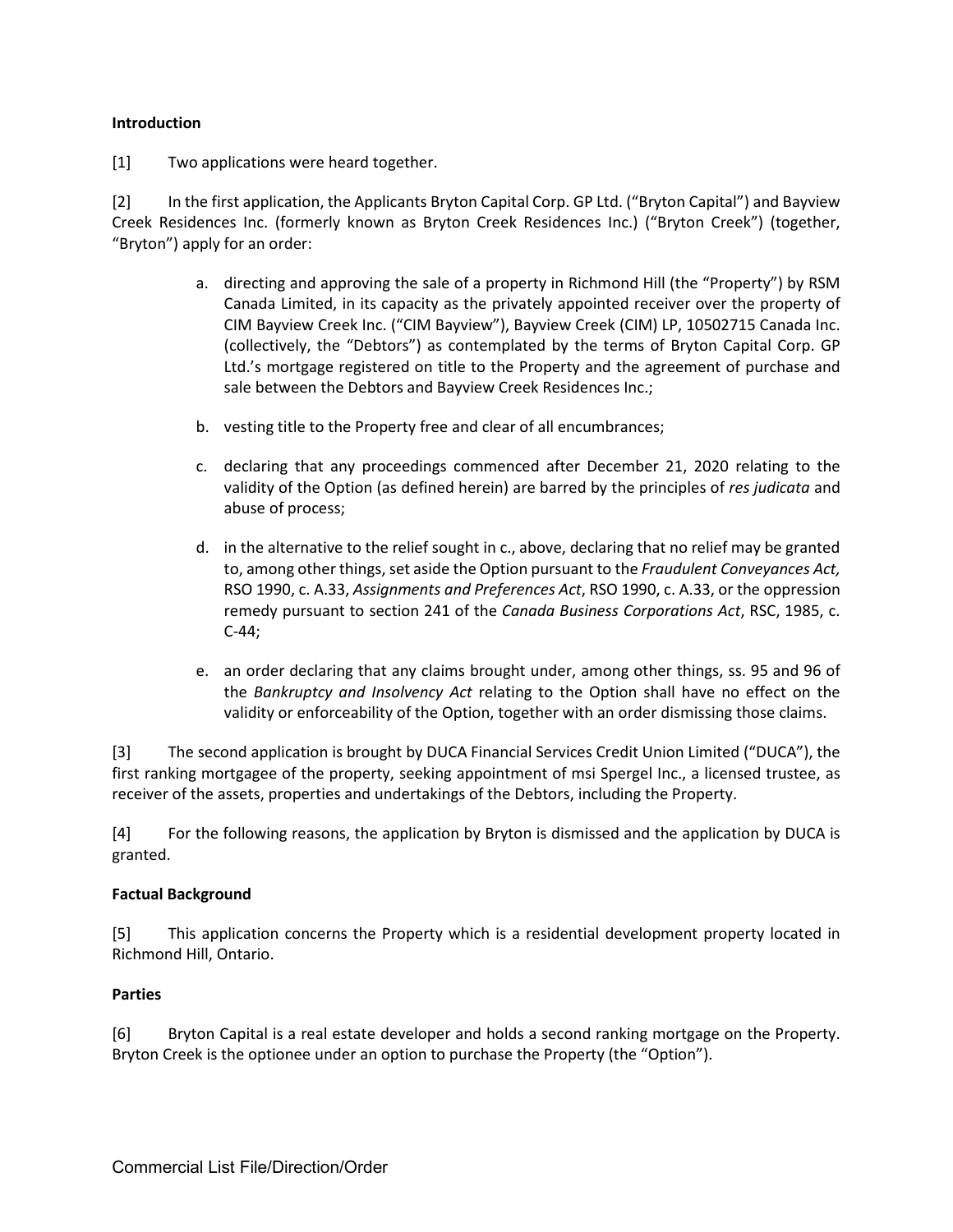[7] The Option was assigned by Bryton Creek to itself and 10747 Bayview Mortgage Corp. on June 16, 2021, as permitted by the terms of the Option.

[8] CIM Bayview, as bare trustee for Bayview LP, holds title to the Property. The general partner for Bayview LP is 10502715 Canada Inc. ("105 Canada").

[9] CIM Bayview, Bayview LP and 105 Canada ("Vendors") were the Vendors under the Option and the related agreement of purchase and sale ("APS"). All of the Vendors are now bankrupt. Jiubin Feng is the director of the Vendors.

[10] Grant Thornton Limited is the Trustee in Bankruptcy for CIM Bayview.

[11] MNP Ltd. is the Trustee in Bankruptcy for Bayview LP and 105 Canada.

[12] DUCA holds a first-ranking mortgage registered on title to the Property securing repayment of \$20,720,000.

[13] GR (Can) Investment Co. Ltd., together with Monest Financial Inc. (the "Third Mortgagees") registered a third mortgage against the Property.

[14] Jojo Hui and Tracy Hui are members of the Enforcement Committee of the Debenture Holders (the "Debentureholders") who, in 2018, enter into a Subscription Agreement and received three year term secured redeemable debentures under which they advanced \$7,630,000 to CIM International Group Inc. ("CIM International") to develop the Property. In a separate action, they obtained leave to issue a Certificate of Pending Litigation which was registered against the Property.

[15] RSM Canada Limited is the private receiver appointed by Bryton Capital pursuant to the terms of Bryton Capital's Mortgage and General Security Agreement.

#### **Factual background**

[16] Some of the factual background to these applications is set out in my earlier decision in these proceedings reported at 2021 ONSC 220, at paras. 12-33.

[17] The applications relate to an Option Agreement dated June 3, 2019 under which the CIM Group granted to Bryton Creek in an irrevocable option to purchase the Property pursuant to an agreement of purchase and sale dated as of June 3, 2019. The Option was amended on July 1, 2020.

[18] On October 29, 2020, CIM Bayview filed a Notice of Intention to make a Proposal ("NOI") under the *Bankruptcy and Insolvency Act*. Grant Thornton Limited was appointed as the proposal trustee for CIM Bayview.

[19] In the NOI proceeding, CIM Bayview sought an order approving a sales process for the sale of the property. Bryton opposed this order on the ground that it had a valid and enforceable option to purchase the Property. On November 27, 2020, I made an order extending the date for filing a proposal under the BIA and extending the dates for the exercise of the Option and for completion of a purchase of the Property under the Option.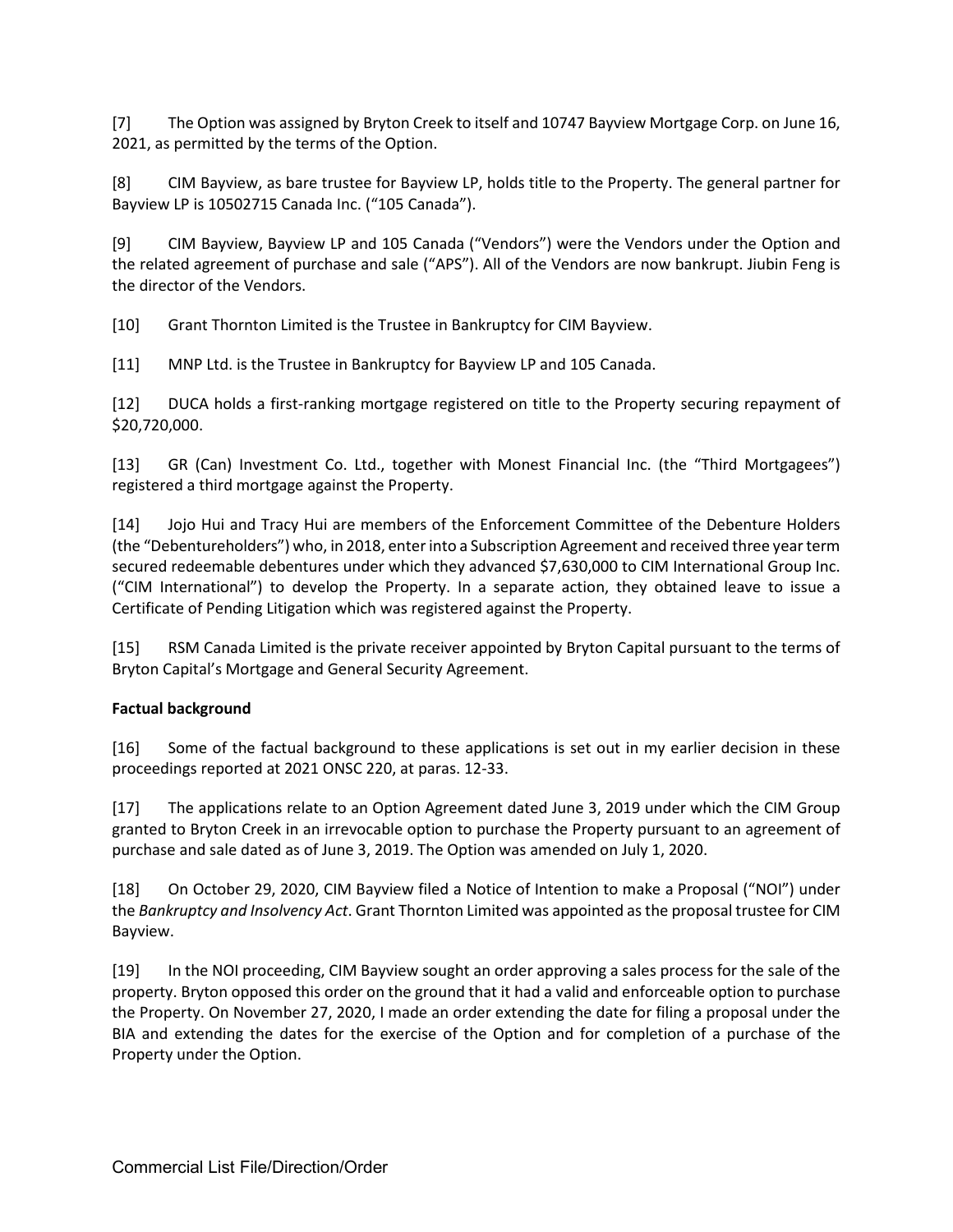[20] I ordered that the motion brought by Bryton in relation to the Option be scheduled for hearing on December 21, 2020.

[21] CIM Bayview brought a motion for an order (i) declaring that its notice to disclaim in the Option is valid and effective; (ii) declaring that the Option be vested out in furtherance of a sales process in the NOI insolvency proceeding; (iii) declaring that the Option violated federal law because it constitutes a criminal rate of interest and provided for an increase charge on amounts in arrears under a mortgage loan made by CIM Bayview to Bryton Capital.

[22] Bryton Capital and Bryton Creek brought a motion for an order (i) that the Option is not to be disclaimed or resiliated, (ii) declaring that Bryton Creek not be restrained from exercising the Option or, alternatively, permitting it to exercise the Option; and (iii) directing the Debtors to comply with the terms of the Option and complete the sale of the Property to Bryton Creek.

[23] Grant Thornton, as NOI trustee, did not bring a motion on December 21, 2020 but, in its factum, requested an order declaring that (a) the Option was void as against it as a transfer at undervalue; and (b) payments made by CIM Bayview to Bryton Capital as a break fee when the Option was amended were void as a preference.

[24] I released my decision on this motion on January 12, 2021. The motion by CIM Bayview was dismissed. The motion by Bryton Capital and Bryton Creek was substantially successful, and a declaration was made that Bryton Creek is at liberty to exercise its rights under the Option.

[25] Bryton Creek exercised the Option on January 14, 2021 and requested that the Debtors complete the APS. The Debtors declined to close, citing an appeal from the January 12, 2021 decision.

[26] Cim Bayview filed a Notice of Appeal of the January 12, 2021 decision. The appeal was dismissed for delay on April 14, 2021.

[27] Bryton Creek exercised the Option on January 14, 2021.

[28] On February 8, 2021, CIM Bayview was deemed to have made an assignment for the benefit of creditors and Grant Thornton became trustee of the bankrupt estate.

[29] On May 4, 2021, Bayview Creek LP and 10502715 Canada Inc. made assignments for the benefit of creditors pursuant to the BIA naming MNP Limited ("MNP") as trustee of their bankrupt estates.

[30] Bryton Capital appointed RSM Capital Limited as receiver pursuant to its mortgage and general security agreement.

[31] On May 20, 2021, the trustees in bankruptcy for the Vendors announced that they were disclaiming their interest in the Property.

[32] On June 1, 2021, Bryton Capital took possession of the Property.

[33] On June 2, 2021, GR (Can) Investment Co. Ltd. on its own behalf and on behalf of other creditors of CIM Bayview Creek Inc., 10502715 Canada Inc. and Bayview Creek (CIM) LP issued a Notice of Application against Bryton Creek as respondent.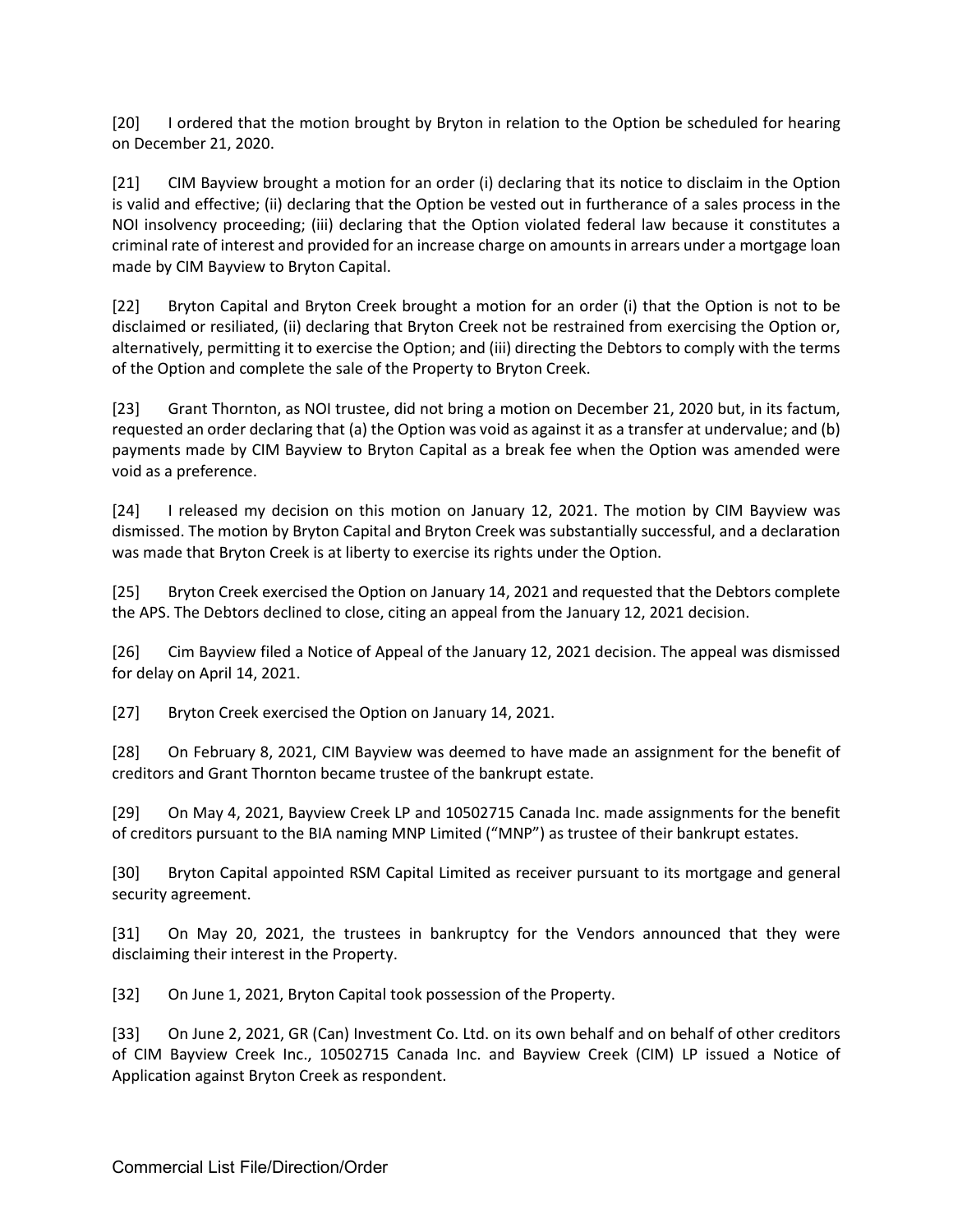[34] In its application, GR seeks remedies under s. 241 of the *Canada Business Corporations Act*, the *Assignments and Preferences Act* ("*APA*") and the *Fraudulent Conveyances Act* ("*FCA*").

[35] The Subordinate Secured Creditors have also brought motions pursuant to s. 38 of the BIA seeking to have the rights of Grant Thornton in its capacity as trustee of the bankrupt estates of CIM Bayview to pursue remedies against Bryton and/or the purchasers of the Property under, among other things, ss. 95 and 96 of the BIA assigned to the participating creditors.

## **Analysis**

### **A. Application by Bryton Applicants**

[36] The following issues arise on Bryton's application:

- a. Should a vesting order be granted so that title to the Property can be conveyed free and clear of all creditors' claims pursuant to the Option?
- b. Are the Bryton Applicants entitled to a declaratory order that proceedings relating to the validity of the Option are barred?
- c. Is the Creditors' application to challenge the Option barred by the December 3, 2020 Order and the principles of *res judicata*?

### **Should a vesting order be granted?**

[37] Bryton brings the application for a vesting order pursuant to s. 100 of the *Courts of Justice Act* ("CJA"). Section 100 of the *CJA* provides that a court may by order vest in any person an interest in real or personal property that the court has authority to order be disposed of, encumbered or conveyed.

[38] Bryton submits that although RSM as privately appointed receiver has the power to convey title to the Property under its security documentation, it requires the assistance of the Court to discharge certain encumbrances and, therefore, a vesting order is necessary in the circumstances.

[39] Under the proposed vesting order, the first and second mortgages would be discharged, and the third mortgage and Certificate of Pending Litigation would also be discharged. The DIP Charge made pursuant to my November 27, 2020 order would also be discharged if the requested vesting order were to be made.

[40] Bryton's application is opposed by the Third Mortgagees and by the Debentureholders.

[41] Bryton cites *Third Eye Capital Corporation v. Dianor Resources Inc*., 2019 ONCA 508 in support of their application for a vesting order by which title to the Property would vest in the purchaser, Bryton Residences, on a "free and clear" basis. Bryton submits that there is a proper basis to grant such an order both conveying title and extinguishing claims against the Property pursuant to principles of equity, as explained in *Third Eye*.

[42] In *Third Eye*, the Court of Appeal considered the jurisdiction of the Court to extinguish an interest in land, using a vesting order, under s. 100 of the CJA and s. 243 of the *BIA*. The Court, at para. 25, described the effect of a vesting order as one that effects the transfer of purchased assets to a purchaser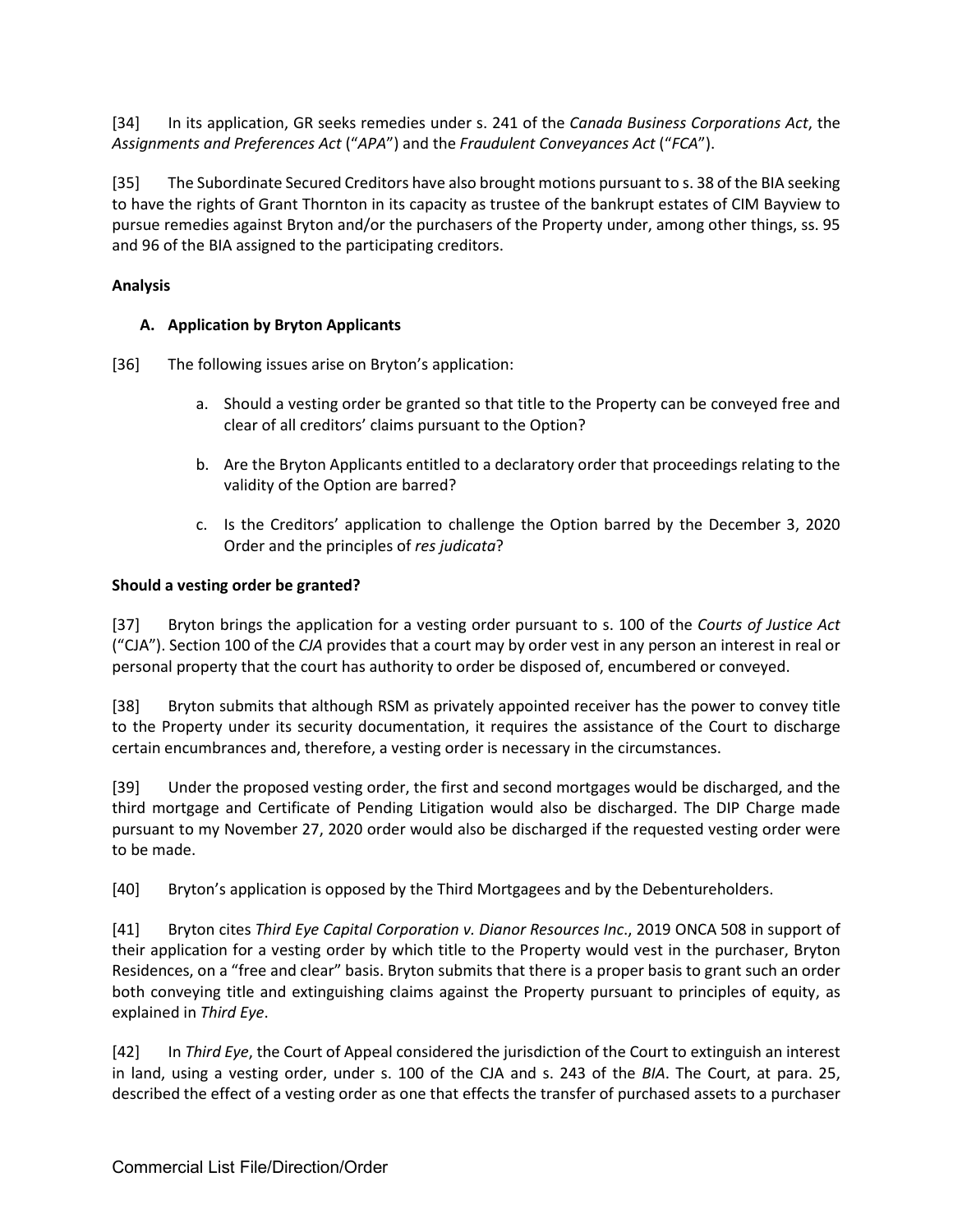on a free and clear basis, while preserving the relative priority of competing claims against the debtor / vendor with respect to the proceeds generated by the sale transaction.

[43] Bryton does not seek a vesting order under both s. 100 of the *CJA* and s. 243 of the *BIA*. Bryton seeks this order only under s. 100 of the *CJA*. In *Third Eye*, the Court of Appeal addressed whether, absent an independent basis for jurisdiction, s. 100 of the *CJA* may be the sole basis on which to grant a vesting order. The Court of Appeal cited the statement by Lang J.A. in *Trick v. Trick* (2006), 81 O.R. (3d) 241 (C.A.), at para. 19, in *obiter*, that s. 100 of the *CJA* "does not provide a free standing right to property simply because the court considers that result equitable" and described this statement as supporting the conclusion that "absent an independent basis for jurisdiction, the *CJA* could not be the sole basis on which to grant a vesting order".

[44] The Court of Appeal then cited a passage from an academic paper on vesting orders addressing whether s. 100 of the *CJA* confers jurisdiction to vest title to property on a free and clear basis and held:

> This would suggest that provided there is a basis on which to grant an order vesting property in a purchaser, there is a power to vest out interests on a free and clear basis so long as the terms of the order are appropriate and accord with the principles of equity.

[45] The Court of Appeal went on to consider whether jurisdiction exists under s. 243 of the *BIA* to grant a vesting order and concluded, at para. 81, that a receiver has jurisdiction under s. 243 of the *BIA* to convey property "free and clear of any liens or encumbrances", noting that the use of vesting orders is in essence incidental and ancillary to the power to sell.

[46] The Court of Appeal cautioned, at para. 82, that, while jurisdiction for this aspect of vesting orders stems from s. 243 of the *BIA*, the exercise of that jurisdiction is not unbounded. The Court noted that its conclusion facilitates the maximization of proceeds and realization of the debtor's assets but "at the same time operates to ensure that third party interests are not inappropriately violated".

[47] In *Clarkson Co Ltd. v. Credit Franco Canadien*, 1985 CanLII 2651 (SK CA), the Saskatchewan Court of Appeal held, at para. 6, that a vesting order should not be made unless or until the rights of all interested parties have either been relinquished or have been extinguished by due process.

[48] The Option is a private contract and does not provide for extinguishment of claims upon exercise of the Option and completion of the sale provided for thereby. The rights of RSM as a private receiver do not extend beyond the contractual rights of Bryton. These rights do not include the right to convey the Property "free and clear" of third party interests.

[49] In my January 12, 2021 Order, I made an order that Bayview Creek Residences is at liberty to exercise its rights under the Option. I addressed the request made by Grant Thornton as Proposal Trustee for relief under ss. 95 and 96 of the BIA and made the following order:

> THIS COURT DECLARES that the Proposal Trustee lacks statutory authority to seek orders under s. 95 and 96 of the BIA prior to the filing of a proposal or a bankruptcy and that the Proposal Trustee Request may not be pursued until the Debtor makes a proposal or becomes bankrupt and, accordingly, this order does not preclude the bankruptcy trustee or any other person from pursuing relief under s. 95 or 96 of the BIA.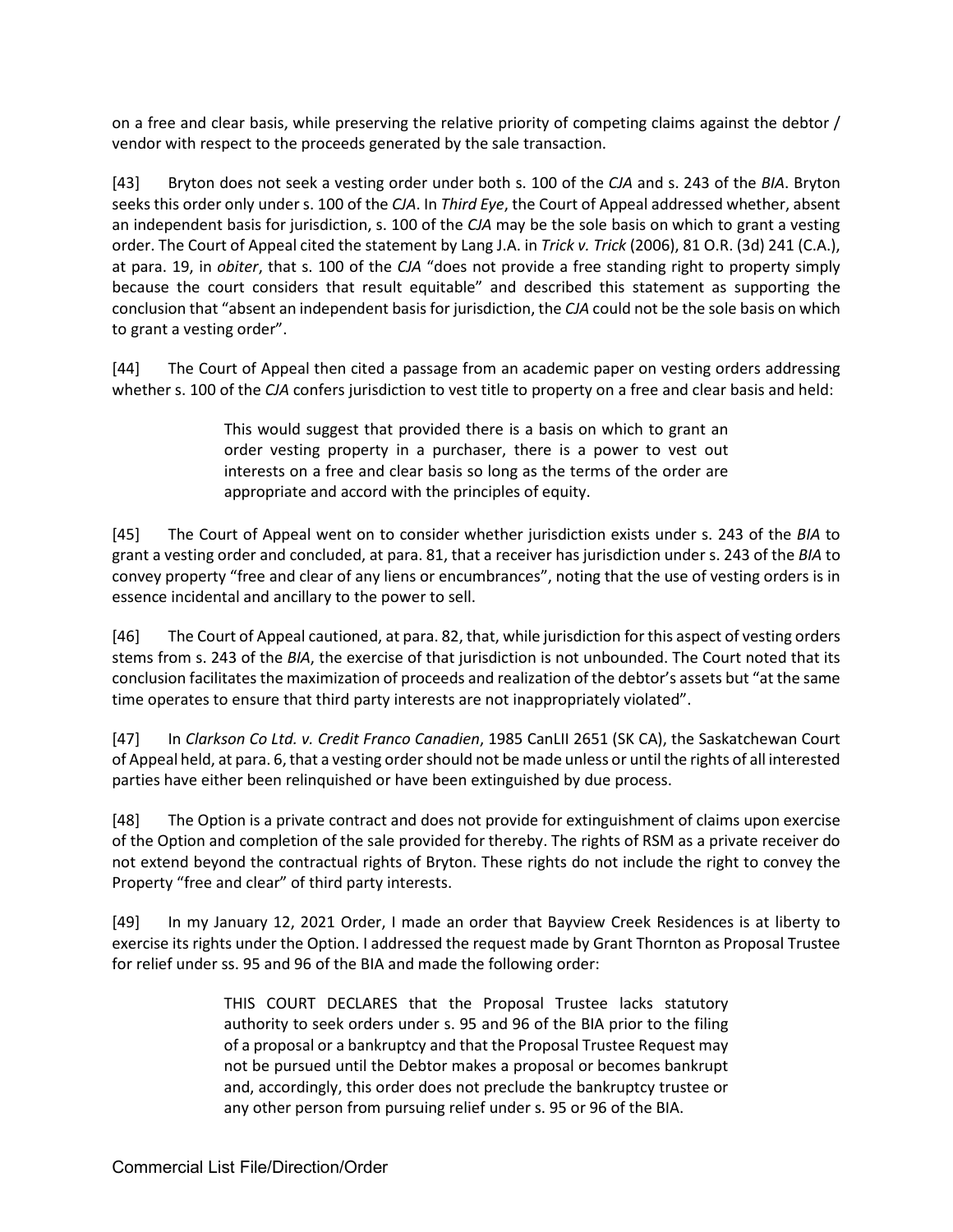[50] Bryton, through RSM as receiver, is able to complete the APS and convey title to the Property to Bayview Residences as purchaser. A vesting order is not needed for this purpose. The vesting order is requested by Bryton to vest out third party claims.

[51] At this stage of the bankruptcy proceedings, the Debentureholders and the Third Mortgagees have not been given a fair opportunity to pursue claims for oppression, under the APA and the FCA, and based on an alleged transfer at undervalue. In these circumstances, it would not be equitable to vest out these claims without adjudication of their merits.

[52] To extinguish the claims for relief under s. 95 or 96 of the *BIA* without adjudication would conflict with the January 12, 2021 Order. To grant the requested vesting order without adjudication of the claims of third parties under s. 241 of the *CBCA*, the *APA* and the *FCA,* and s. 95 or 96 of the *BIA*, would also conflict with the principles set out by the Court of Appeal in *Third Eye* with respect to vesting orders under s. 100 of the *CJA* and would not be appropriate or in accord with the principles of equity.

[53] The motion by Bryton for a vesting order is dismissed.

## **Is Bryton entitled to a declaratory order that proceedings relating to the validity of the Option are barred?**

[54] Bryton seeks an order declaring that any proceedings commenced after December 21, 2020 relating to the validity of the Option are barred by the principles of *res judicata* and abuse of process under s. 97 of the *Courts of Justice Act*. Bryton submits that courts may grant declaratory relief in these circumstances to provide commercial certainty and define the parties' respective rights.

[55] Bryton relies on the decision of the Supreme Court of Canada in *S.A. v. Metro Vancouver Housing Corp.*, 2019 SCC 4 in which the Court held that declaratory relief is granted by the courts on a discretionary basis, and may be appropriate where (a) the court has jurisdiction to hear the issue, (b) the dispute is real and not theoretical, (c) the party raising the issue has a genuine interest in its resolution, and (d) the responding party has an interest in opposing the declaration being sought.

[56] Bryton submits that they meet these requirements because (a) rule 14.05(3)(e) authorizes a proceeding by application where the relief claimed is the settling of the priority of interests or charges; (b) the dispute is real because the Third Mortgagees have issued a Notice of Application to challenge the validity of the Option which will be supported by the Debentureholders; (c) the declaratory relief is necessary to provide commercial certainty to permit financing and development of the Property; and (d) the Third Mortgagees and any creditors aligned with their position have been given notice of this application and are able to make submissions in opposition to the relief sought.

[57] Bryton submits that the Third Mortgagees and the Debentureholders were required to tender any evidence upon which they rely in response to the application for declaratory relief and, like on a motion for summary judgment, put their best foot forward. They submit that in the absence of evidence on the issues involving alleged transfers at undervalue the application for declaratory relief should be granted.

[58] In *S.A*., the application for declaratory relief was made pursuant to the British Columbia Supreme Court Rules which authorized an application where the sole or principal question at issue is one of construction of an oral or written contract or other document.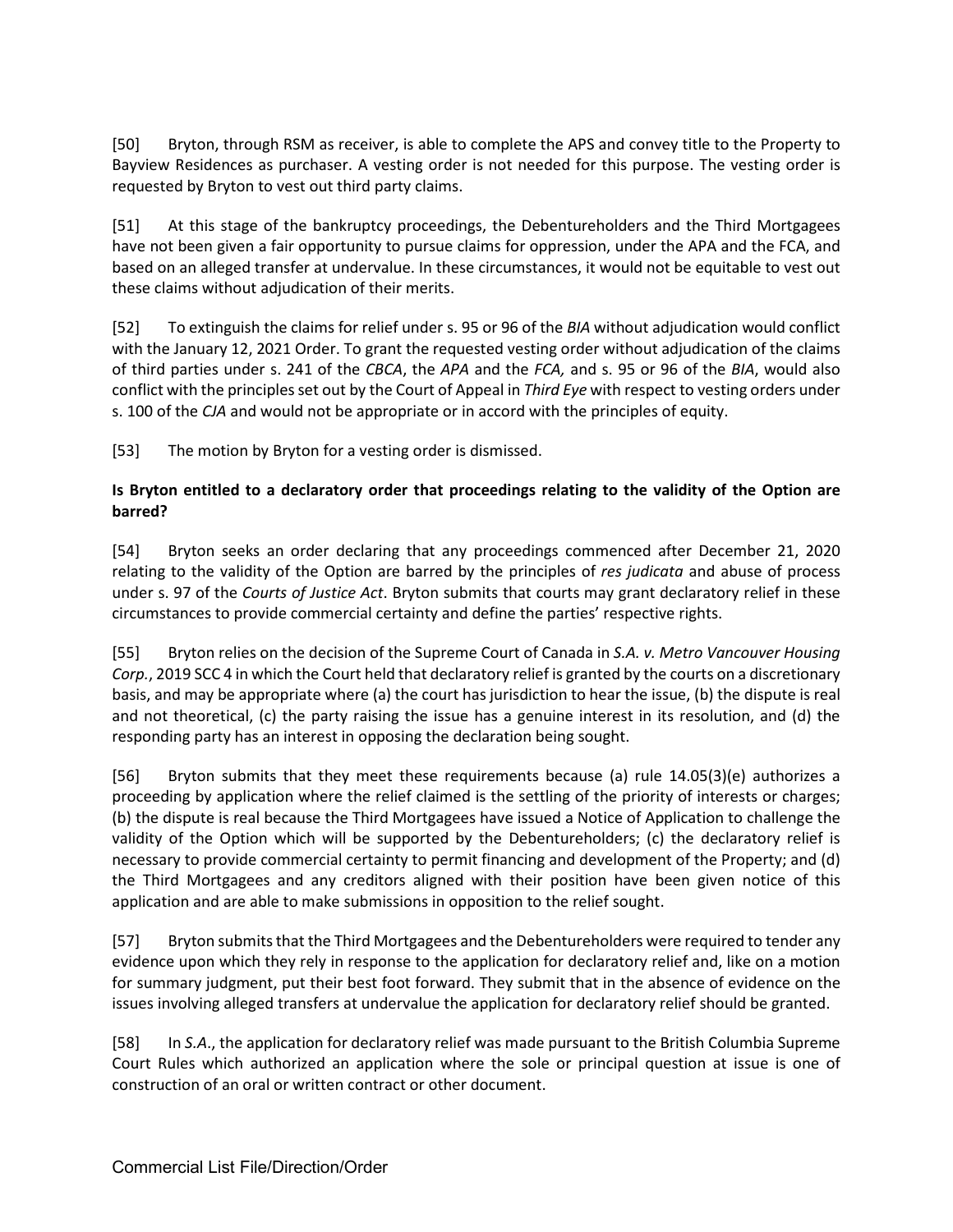[59] The Third Mortgagees and the Debentureholders have not yet commenced proceedings under s. 95 or s. 96 of the BIA. There are no pleadings or evidence before me with respect to the merits of such claims.

[60] The jurisdiction conferred on the court by s. 97 of the *CJA* to make binding declarations of right is not a free-standing provision that allows a judge to do whatever seems fair. It allows the court to confirm legal rights that already exist: *T.T.K.O., S.P.O. G.D.K.* 2011 ONSC 6601, at para. 43.

[61] Bryton seeks an order barring claims that have not been made from being adjudicated on their merits. It is not open to them to do so, simply because they seek declaratory relief in this application. The attempt by Bryton to pre-emptively bar creditors' claims that have not yet been made is, in my view, misconceived.

[62] Bryton's claim for declaratory relief is denied.

#### **Are the claims by creditors to challenge the validity of the Option barred by the doctrine of***res judicata***?**

[63] Bryton, in addition to its claim for declaratory relief, seeks, in the alternative, an order that creditors' challenges to the validity of the Option should be barred by operation of the doctrine of *res judicata*.

[64] Bryton relies on an Order dated December 3, 2020 made at a scheduling conference in which the following Order was made:

> THIS COURT FURTHER ORDERS that any motions or cross-motions relating to whether the Bryton Option is valid and whether the stay of proceedings in respect of CIM Bayview ("CIM Bayview") should be lifted to allow for the Bryton Option to be enforced at this time shall be heard at the time of hearing the Bryton Option Motion (the "Bryton Option Validity and Enforcement Motions").

[65] All creditors on the service list for the proposal proceeding, including the Third Mortgagees and Debentureholders, were given notice of this Order.

[66] Bryton submits that the creditors' claims to challenge the validity of the Option, including the Third Mortgagees' claims under the *FCA*, *APA*, oppression remedy and as assignees under s. 38 of the BIA are precluded by the doctrine of cause of action estoppel. Bryton submits that the doctrine of cause of action estoppel applies to all causes of action that a party had the opportunity to raise in the prior proceedings and, in all of the circumstances, should have raised. Bryton submits that the January 12, 2021 Order is a final order and that the Third Mortgagees and the Debentureholders were privy to the proposal proceedings in which that Order was made and, as such, they were required to make any claims challenging the Option as part of the motion heard on December 21, 2020.

[67] Bryton submits that the Third Mortgagees, the Debentureholders, and any other creditor with notice of the proposal proceedings were required to file materials and advance their claims in that proceeding. Bryton submits that the causes of action that the Third Mortgagees wish to litigate were already argued in December 2021 and, although the Third Mortgagees now advance claims under different legal theories, any claims seeking to challenge the validity of the Option should have been made and adjudicated at the prior hearing.

Commercial List File/Direction/Order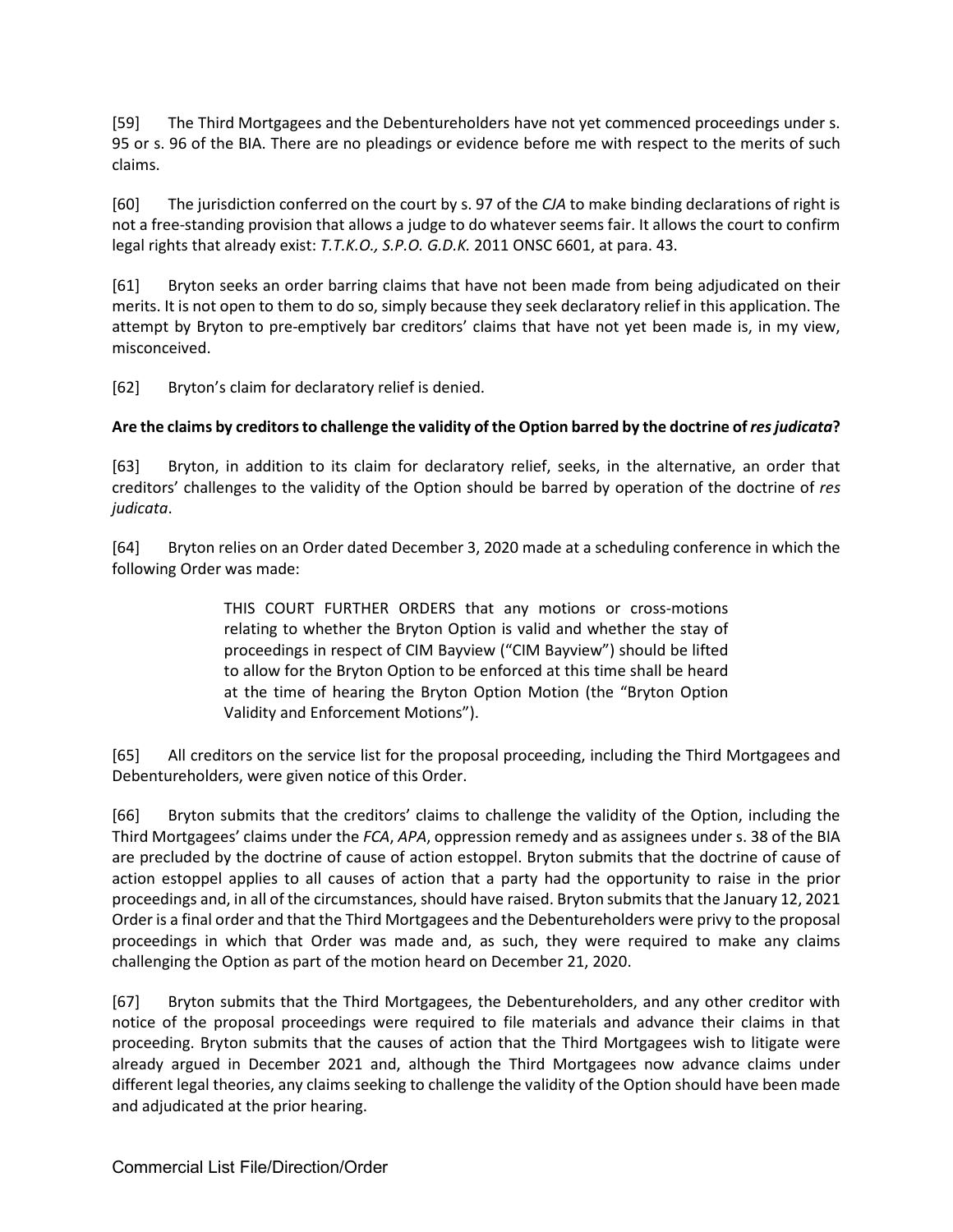[68] At the time that the motions were heard in the proposal proceeding on December 21, 2020, CIM Bayview, Bayview Creek LP, and 10502715 Canada Inc. were not bankrupt. CIM Bayview made an assignment for the benefit of its creditors on February 8, 2021, and Grant Thornton was appointed as trustee of the bankruptcy estate. Bayview Creek LP and 10502715 Canada Inc. made assignments for the benefits of their creditors on May 4, 2021 and MNP was named as trustee of their bankruptcy estates. The causes of action that the Third Mortgagees and other supporting creditors seek to acquire under s. 38 of the BIA could not have been asserted in the proposal proceedings in December 2020. The causes of action that became vested in the trustees in bankruptcy could not have been acquired by creditors until the debtors were bankrupt.

[69] In my January 21, 2021 endorsement, at para. 105, I wrote that "if CIM Bayview is deemed to have made an assignment of all its property for the general benefit of its creditors, ... the trustee in bankruptcy would then have statutory authority to seek orders under s. 95 and s. 96 of the BIA". Any other causes of action to be acquired from Grant Thornton and MMP under s. 38 of the *BIA* could not have been pursued until after the debtors became bankrupt. With respect to direct claims by the Third Mortgagees, these claims involve inter-creditor matters that relate to the claims to be obtained by assignment under s. 38 of the BIA. These claims are properly brought by way of an application or action. In the circumstances, I do not agree that it was incumbent on the Third Mortgagees to seek relief by way of a motion in December 2020, particularly in circumstances where the debtors were not bankrupt.

[70] Although Bryton made separate submissions in their factum in relation to their claim for declaratory relief and their submission that creditors' claims to challenge the validity of the Option are barred by *res judicata*, I regard these submissions to be related. For the reasons I have given, Bryton's claim for declaratory relief is misconceived and opposition to claims made by the Third Mortgagees or the Debentureholders should be made in proceedings they commence and not by seeking declaratory relief.

[71] I conclude that the Third Mortgagees and the Debentureholders are not precluded by operation of the doctrine of cause of action estoppel from asserting claims under the *FCA*, *APA*, oppression remedy, or as assignees under s. 38 of the *BIA*.

[72] Bryton submits that the Third Mortgagees and the Debentureholders are bound by findings made in my January 21, 2021 endorsement and that such findings give rise to issue estoppel which has the effect of precluding them from relitigating such findings in a subsequent proceeding.

[73] Bryton, in substance, seeks a declaration that the doctrine of issue estoppel applies to claims by the Third Mortgagees and the Debentureholders that have not yet been made. Until such claims are made, it would not be proper to determine whether the doctrine of issue estoppel applies to preclude relitigation of any issues decided in my January 21, 2021 decision.

[74] The doctrine of issue estoppel is not applicable.

## **B. DUCA's application for appointment of a receiver**

[75] DUCA brings an application for the appointment of msi Spergel inc. as receiver of the assets, undertakings and properties of Bayview Creek (CIM) LP and CIM Bayview Creek Inc. and CIM Invests Development Inc. including the property at 10747 Bayview Avenue, Richmond Hill, Ontario (the "Property") pursuant to s. 243 of the *BIA* and s. 101 of the *CJA*. The Third Mortgagee supports DUCA's application.